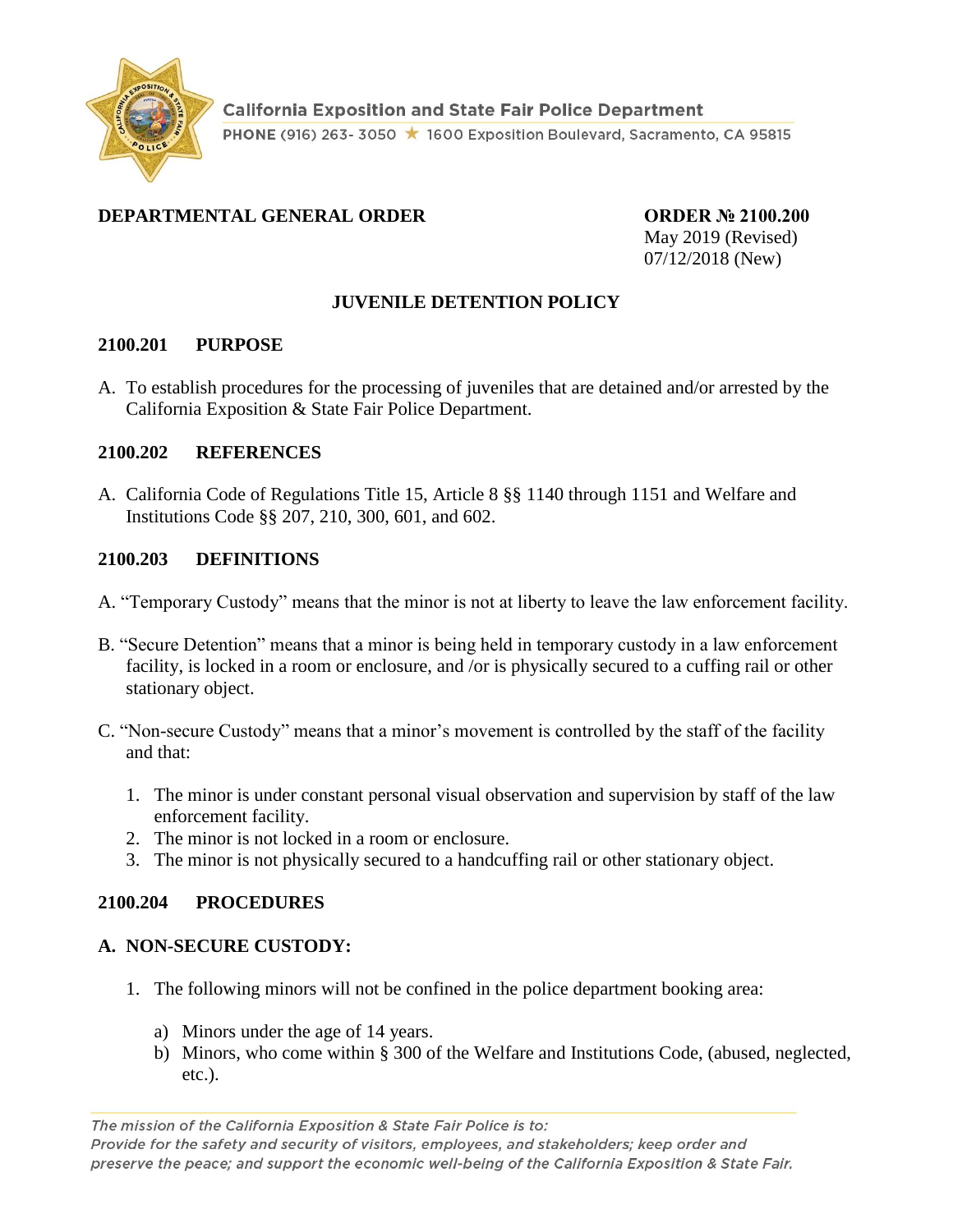- c) Minors, who come within § 601 of the Welfare and Institutions Code, (truancy, beyond parental control).
- d) The minors in non-secure custody shall be under constant visual observation and supervision by staff. The minors shall be placed in an unlocked room or office facility in the police department's booking area and the minors shall not be physically secured to a cuffing rail or other stationary object.
- e) The Non-Secured Detention will not exceed a maximum of six (6) hours.
- f) The officer will document this detention on the Non-Secure detention log, which is maintained at the police department's booking counter. These Logs, when completed, will be maintained by the police department's Administrative Sergeant or their designee.

### **B. SECURED DETENTION:**

- 1. A minor may be held in secure detention if they meet the following criteria:
	- a) They are a violator described under 602 Welfare and Institutions Code.
	- b) The minor is 14 year of age or older.
	- c) There is a reasonable belief that the minor presents a serious security risk of harm to self or others. In making the determination whether the minor presents a serious security risk of harm to self or others, the officer may take into account the following factors:
		- 1) Age, maturity, and delinquent history of the minor.
		- 2) Severity of the offense(s) for which the minor was taken into custody;
		- 3) Minor's behavior, including the degree to which the minor appears to be cooperative or non-cooperative.
		- 4) Availability of staff to provide adequate supervision or protection of the minor.
		- 5) Age, types, and number of other individuals who are detained in the facility.
		- 6) The juvenile will only be detained for a maximum of six (6) hours.
		- 7) The minor will, at all times, be kept separate and segregated from all adults in custody.

# **C. PROCESSING OF DETAINED JUVENILES:**

- 1. When a juvenile is taken into custody (detained) for any criminal violation, the following shall occur:
	- a) The "Detaining Officer," shall as soon as practical after the juvenile's detention has occurred, notify a Police Sergeant, or higher ranking official, for authorization to continue the juvenile's detention. If there is no on-duty Police Sergeant, the Detaining Officer, regardless of the time of day or night, shall contact the police department's Administrative Sergeant, any other available Police Sergeant or higher ranking official, for authorization to continue the juvenile's detention. If the Detaining Officer is a Police Sergeant, or high ranking official, they are able to "Self Authorize" the juvenile's detention. The juvenile's detention log shall identify the Police Sergeant who authorized the detention.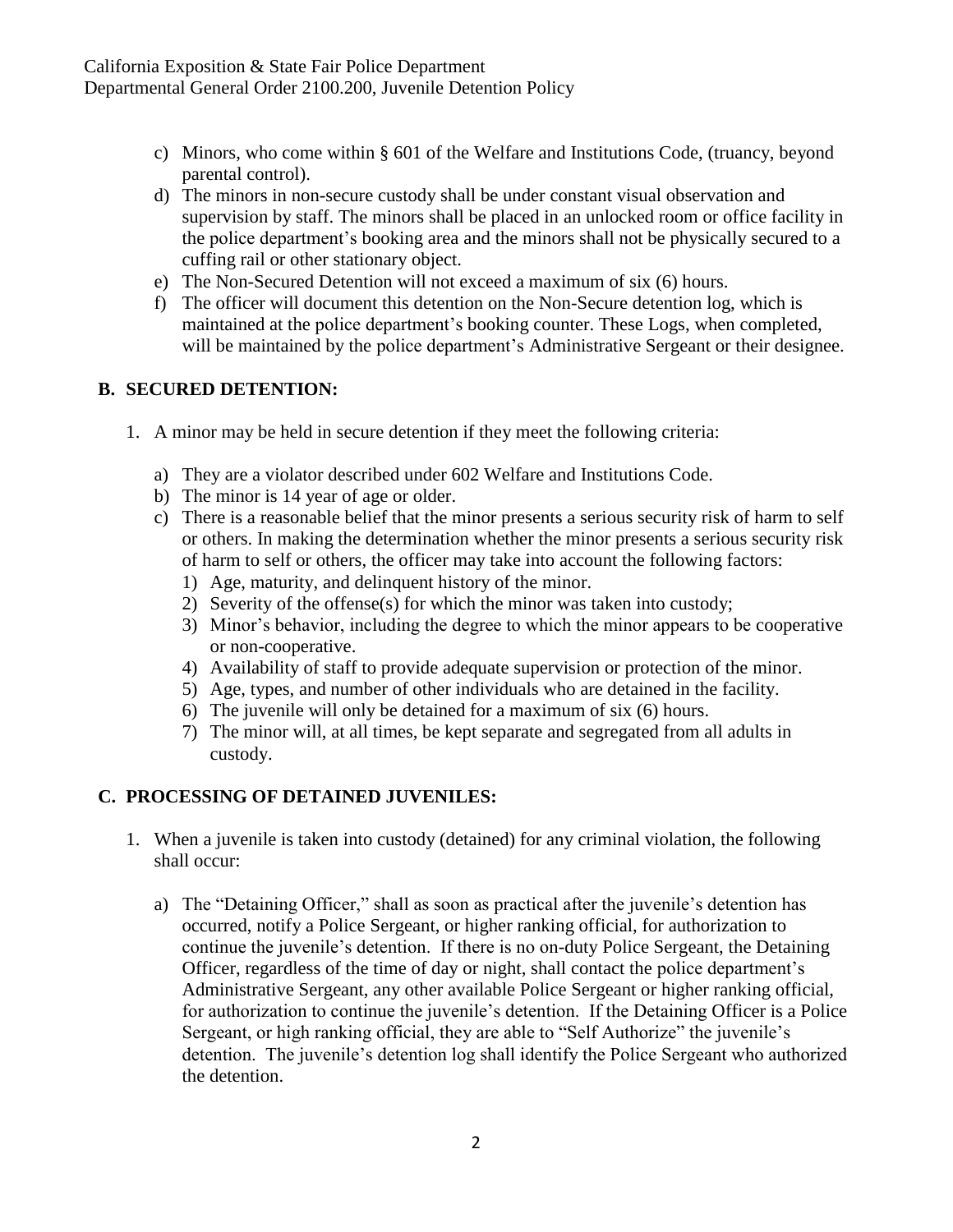- b) Per Welfare and Institutions Code § 625, whenever a juvenile is detained by the police department, even if the detaining officer has no intention to interrogate the juvenile, the Officer SHALL inform the juvenile of their Miranda Rights. The date and time of the Miranda Advisement shall be documented in the crime report.
- c) The detained juvenile will be photographed. The juvenile's photograph will be retained with the police report.
- d) A booking will be completed on all juveniles transported to the Sacramento County Juvenile Hall. Juveniles not transported to the Sacramento County Juvenile Hall should be photographed in the booking area and are not considered in secure custody.
- e) Every Juvenile detained for a criminal violation will be documented in a Crime Report.
- f) If a juvenile is cited and released on a felony charge, the officer shall complete a "Booking Required" and indicate the need for fingerprints and photographs. At the date and time of the appearance with Juvenile Probation, the probation officer shall process the juvenile for fingerprints and photographs.

### **D. TEMPORARY DETENTION OF JUVENILES IN THE BOOKING AREA:**

- 1. When a juvenile is detained by the police department, the following requirements must be met:
	- a) The juvenile may not be detained longer than six (6) hours.
	- b) The temporary detention must be for the purpose of giving the officer time to investigate the case, or facilitate release or transfer of the juvenile.
	- c) The juvenile may not be allowed to come into contact with adult detainees.
	- d) A member of the police department shall maintain constant side-by-side supervision of a juvenile to maintain sight and sound separation between juveniles and adult prisoners. Staff should be cognizant to prevent contact between juveniles and adults prisoners.
	- e) The juvenile shall be informed of the purpose of detention, expected time of detention, and six (6) hours is the maximum detention time allowed.
	- f) Males and females shall not be placed in the same locked room.
	- g) Constant auditory access to police department personnel by the juvenile will be maintained.
	- h) Unscheduled, personal visual observation of the juvenile by police department personnel will be made no less than every thirty (30) minutes.
	- i) The beginning and ending times of the detention shall be recorded in the crime report and on the Secured Detention Juvenile Log that is submitted monthly to the state.
	- j) The juvenile will have reasonable access to drinking water, toilets, and washing facilities.
	- k) A snack will be provided to the juvenile if they have not eaten within the past four (4) hours or are otherwise in need of nourishment.
	- **l)** The juvenile will be provided with privacy during visits with family, guardian, and /or an attorney.

#### **E. PARENT NOTIFICATION:**

1. When the police department detains a juvenile, all efforts will be made to notify a parent or guardian as soon as possible after detention.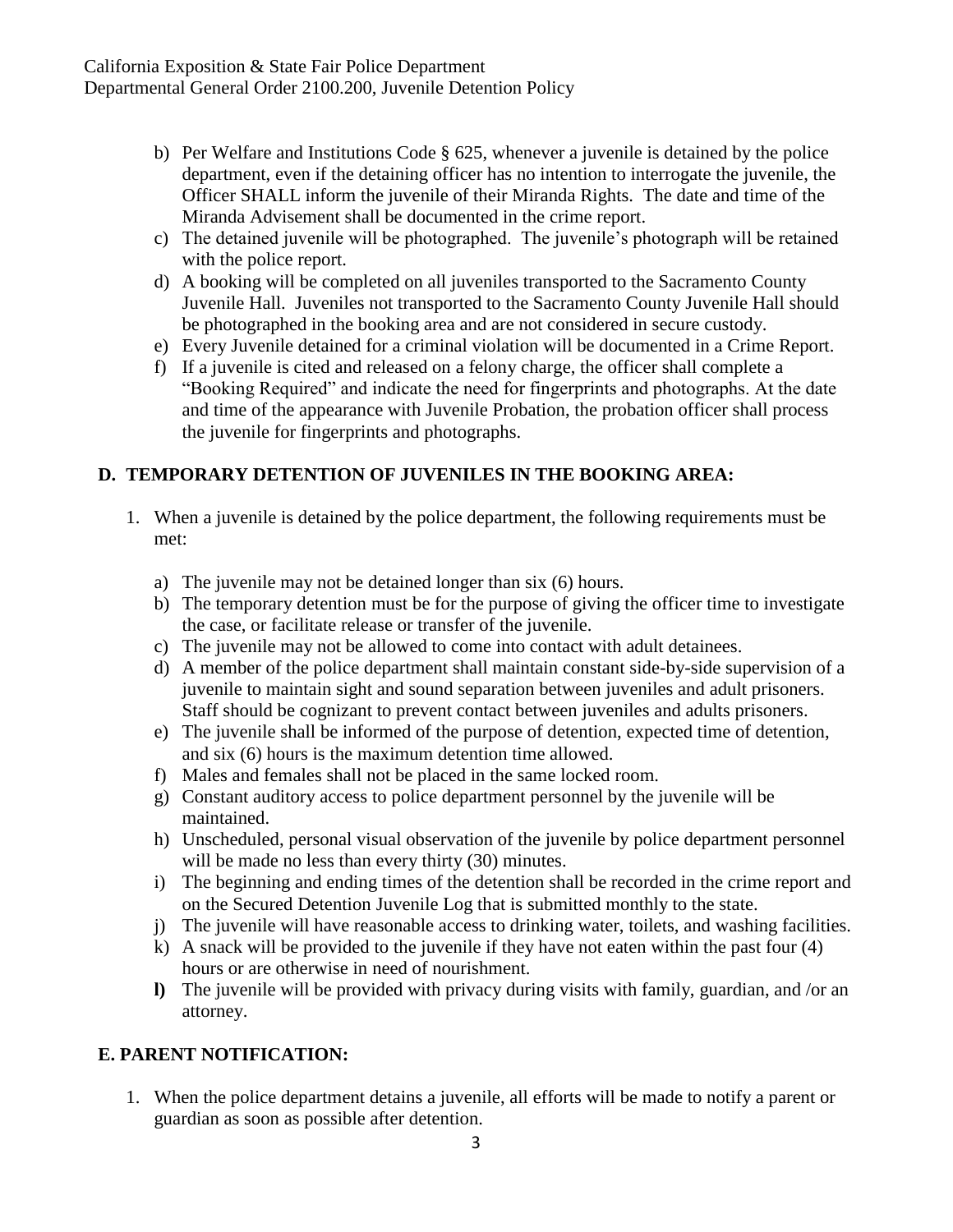### **F. PHONE CALLS:**

1. Pursuant to § 308(b) of the Welfare and Institutions Code, a minor 10 years or older shall be advised no later than one hour after being taken into custody that they have the right to make two phone calls from the place of confinement. The calls shall consist of one completed call to a parent or guardian and another call completed to an attorney.

## **F. USE OF RESTRAINT DEVICES:**

1. Handcuffs may be used when transporting minors. Any other use of restraint devices should be limited and should be used only when absolutely necessary for the safety of the juvenile or the safety of others.

## **G. MEDICAL ISSUES:**

1. Whenever a detained juvenile reports a complaint of pain or injury, the detaining police officer shall summon the appropriate Emergency Medical Services (EMS). Even if the detained juvenile refuses medical services, the detaining police officer shall summon the appropriate EMS medical services. The detained juvenile's refusal for medical aid shall be made to EMS medical personnel. The medical services summoned and/or provided shall be documented in the police report.

### **H. FEEDING MINORS:**

- 1. Since juveniles are held in custody only a brief period of time, it will not normally be necessary to feed them. However if the minor has not eaten within four (4) hours, or if there is any indication that the minor may be hungry; the detaining officer should provide the juvenile with available food and water.
- 2. Beware of peanut allergies.

# **I. SUICIDE RISK & PREVENTION:**

1. Procedures outlined in this Departmental General Order, for adults for suicide prevention shall be followed. Additionally, juveniles who present a suicide risk should be kept in the booking area where they can be monitored more closely until transferred to an appropriate facility.

### **J. DEATH OF A MINOR WHILE DETAINED:**

- 1. In any case in which a minor dies while detained in the jail:
	- a) The Chief of Police, or their designee, shall provide to the Board of Corrections a copy of the report submitted to the Attorney General under Government Code Section 12525. A copy of the report shall be submitted to the Board of Corrections within ten (10) calendar days after the death.